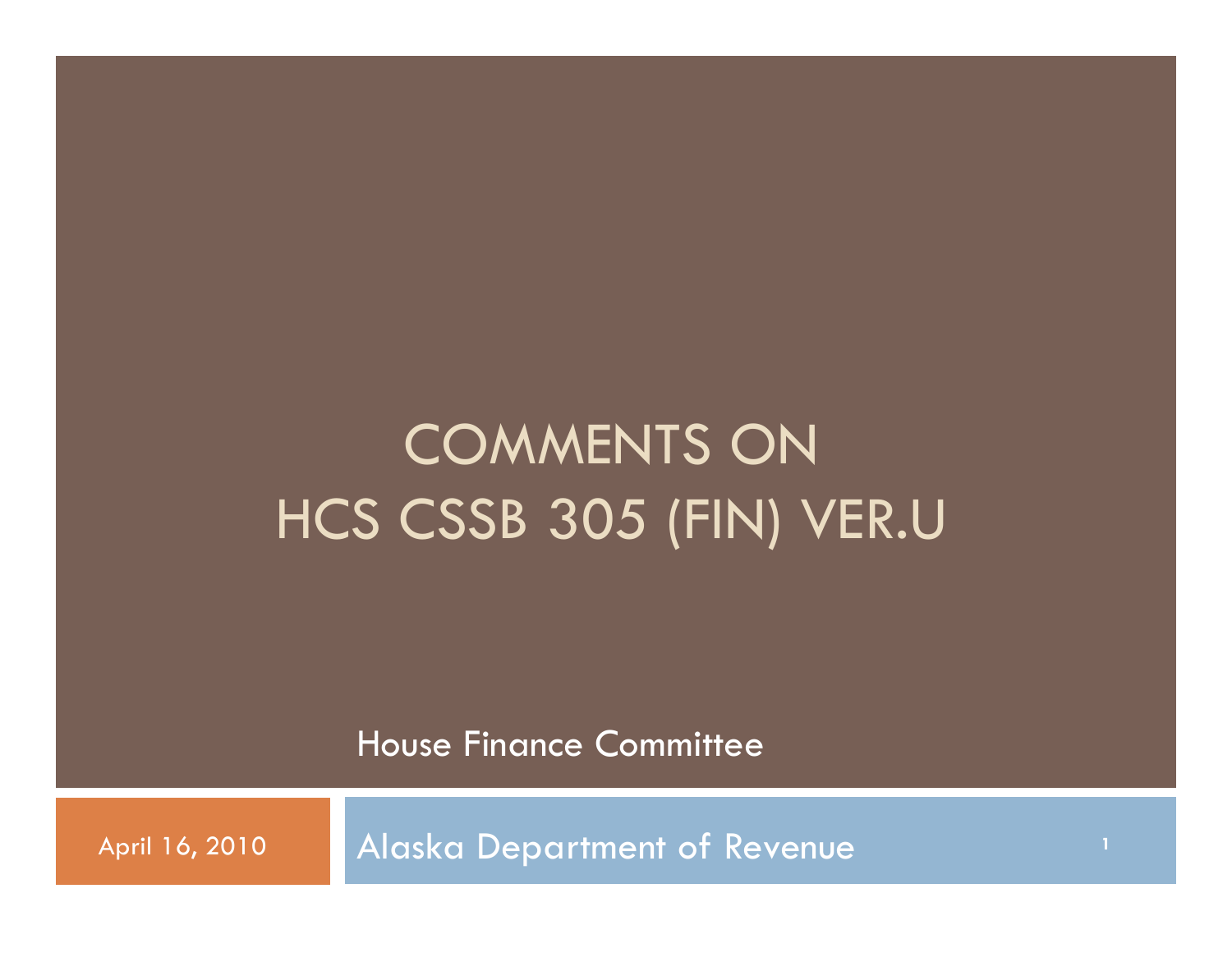## **Concerns Regarding HCS CSSB 305(FIN)**

#### $\Box$ **Decoupling is not necessary at this time**

**2**

п SB 305 could be passed at anytime in the next 10 years, and the result would be the same

#### $\Box$ **SB 305 "locks-in" a lower gas production tax obligation**

- $\Box$  Would reduce the state's negotiating flexibility in the coming years
	- F. We could always lower the gas tax after "lock-in", but we might not be able to raise it

#### $\Box$ **SB305 is a significant overall tax increase**

 $\Box$  It sends the Producers and the rest of the world the wrong message about Alaska's interest in promoting a gasline project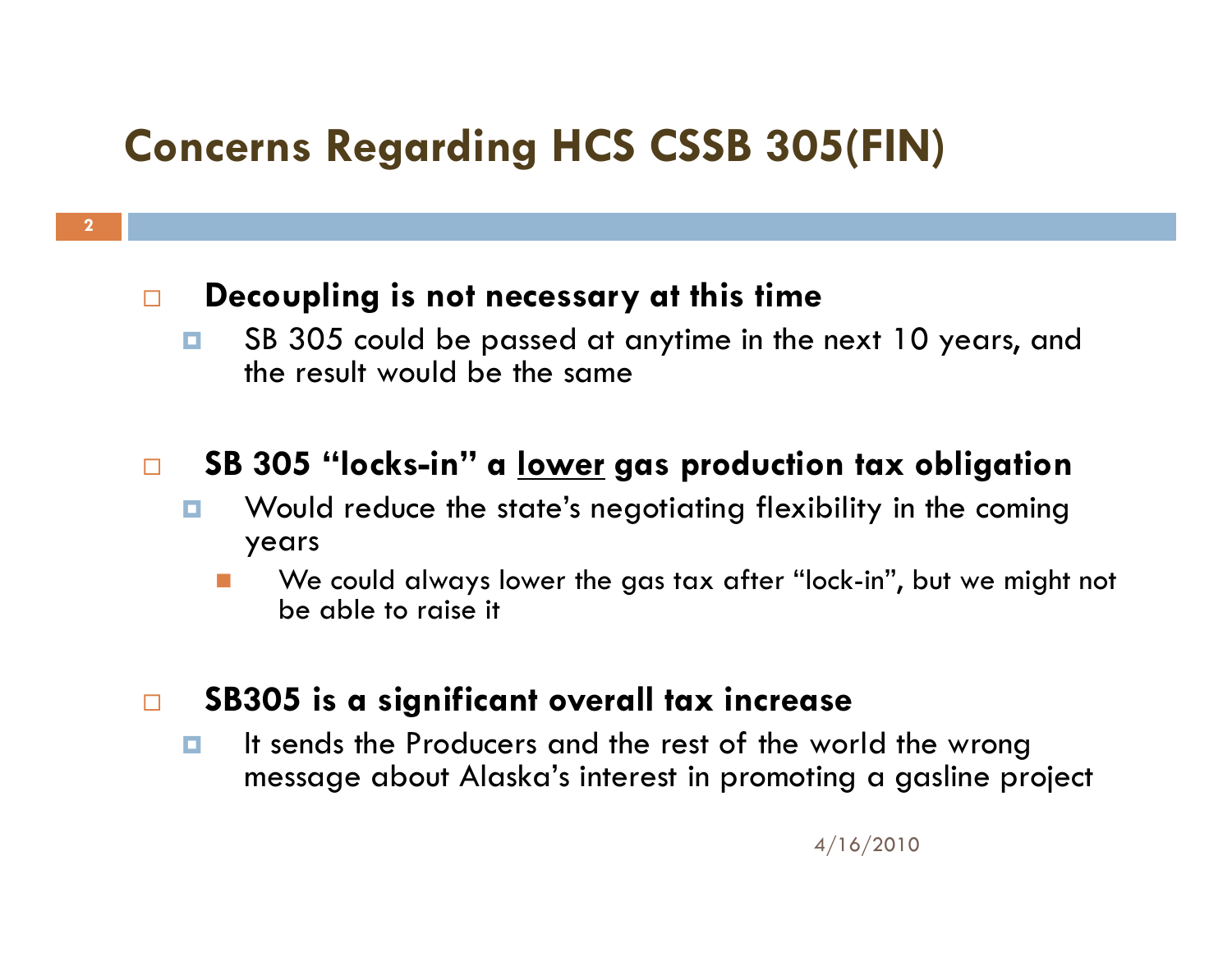### **If SB 305 were enacted in 2020, the resulting state revenue would be the same as if it were enacted in 2010**

**3**

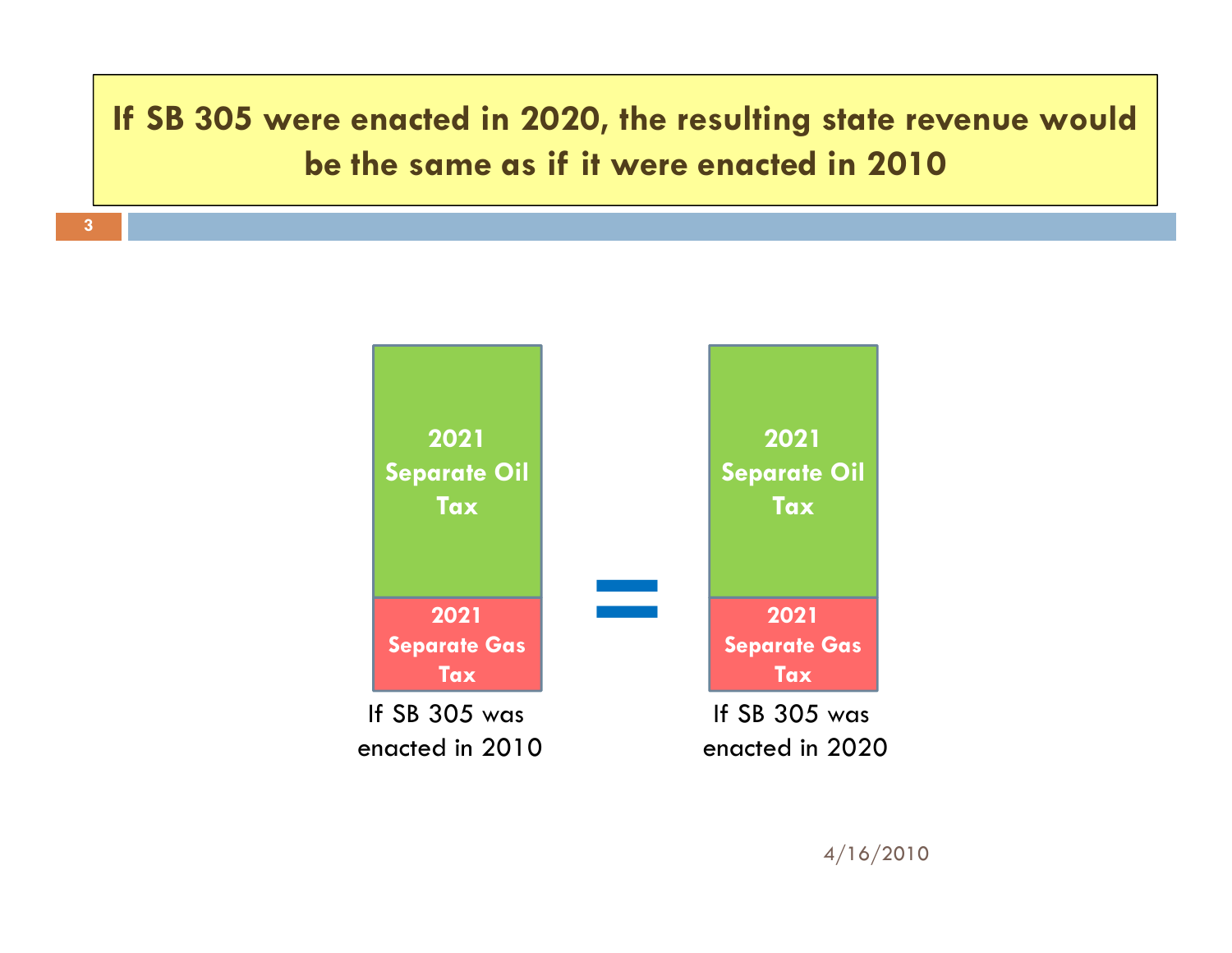### **In All of the Modeling Cases Run:**

**4**

### The Gas Tax Obligation "Locked—in" by **SB 305 is lower than Status Quo\***

\* It is equal only when the gas tax obligation in both instances is zero

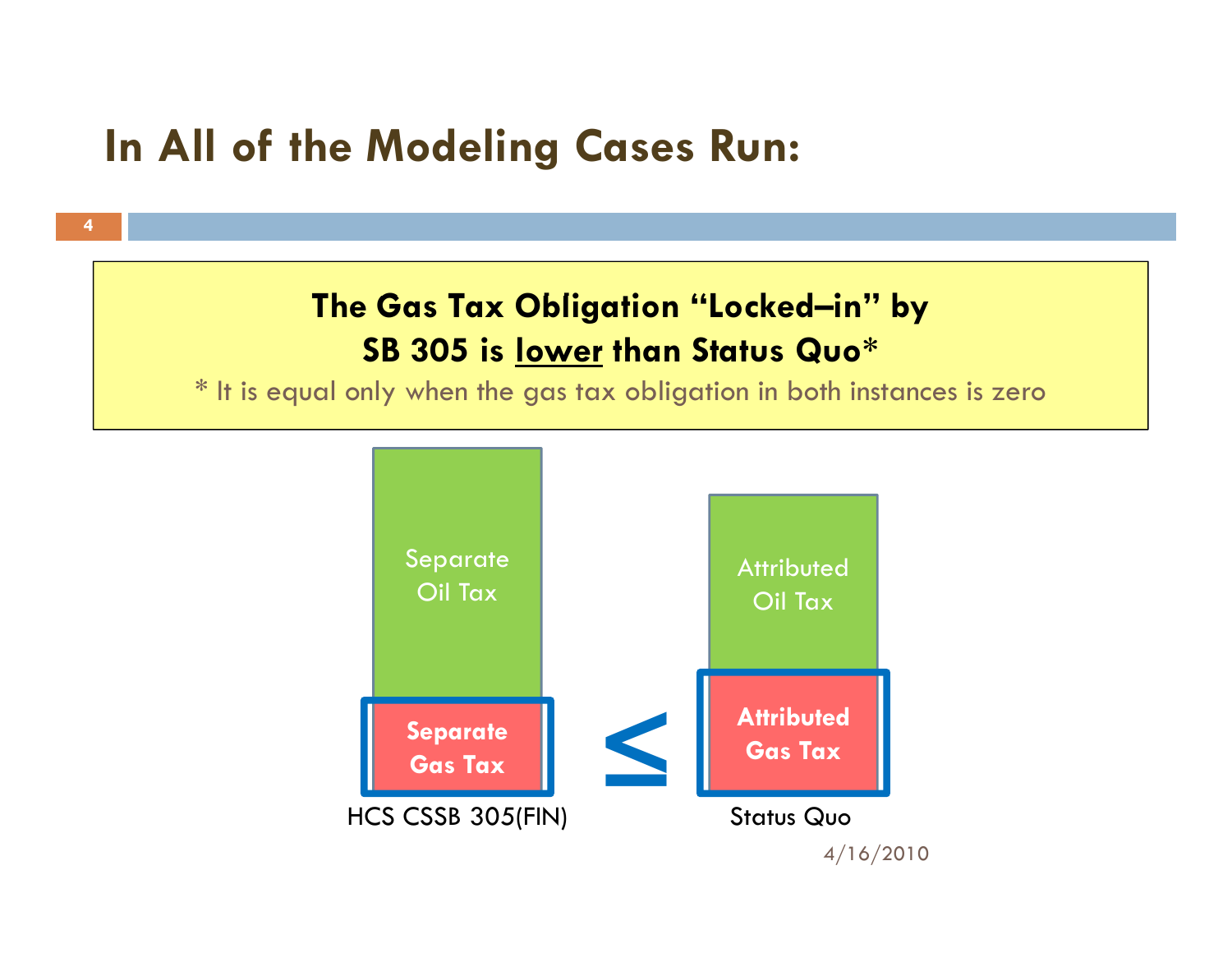# Sample Cases **Comparing SB 305 PPT and Status Quo 305, PPT, 5**

**5**

Assumptions

Oil: 500 Mbbl/d and Gas: 4.5 Bcf/d Capex: \$2.2Bn and Opex: \$2.2Bn Cost Allocation: PoP

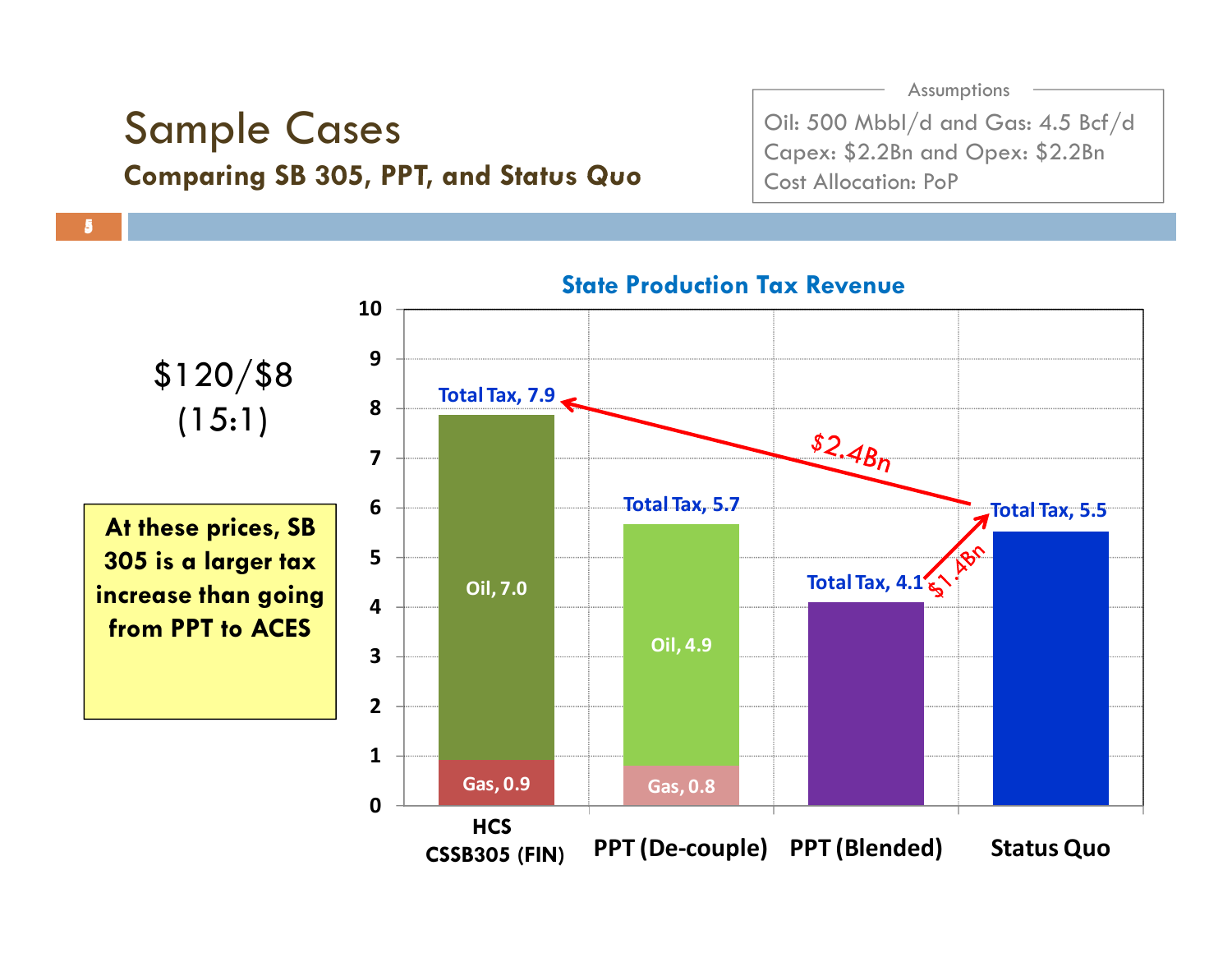# Sample Cases **Comparing SB 305 PPT and Status Quo 305, PPT, 6**

**6**

Assumptions

Oil: 500 Mbbl/d and Gas: 4.5 Bcf/d Capex: \$2.2Bn and Opex: \$2.2Bn Cost Allocation: PoP

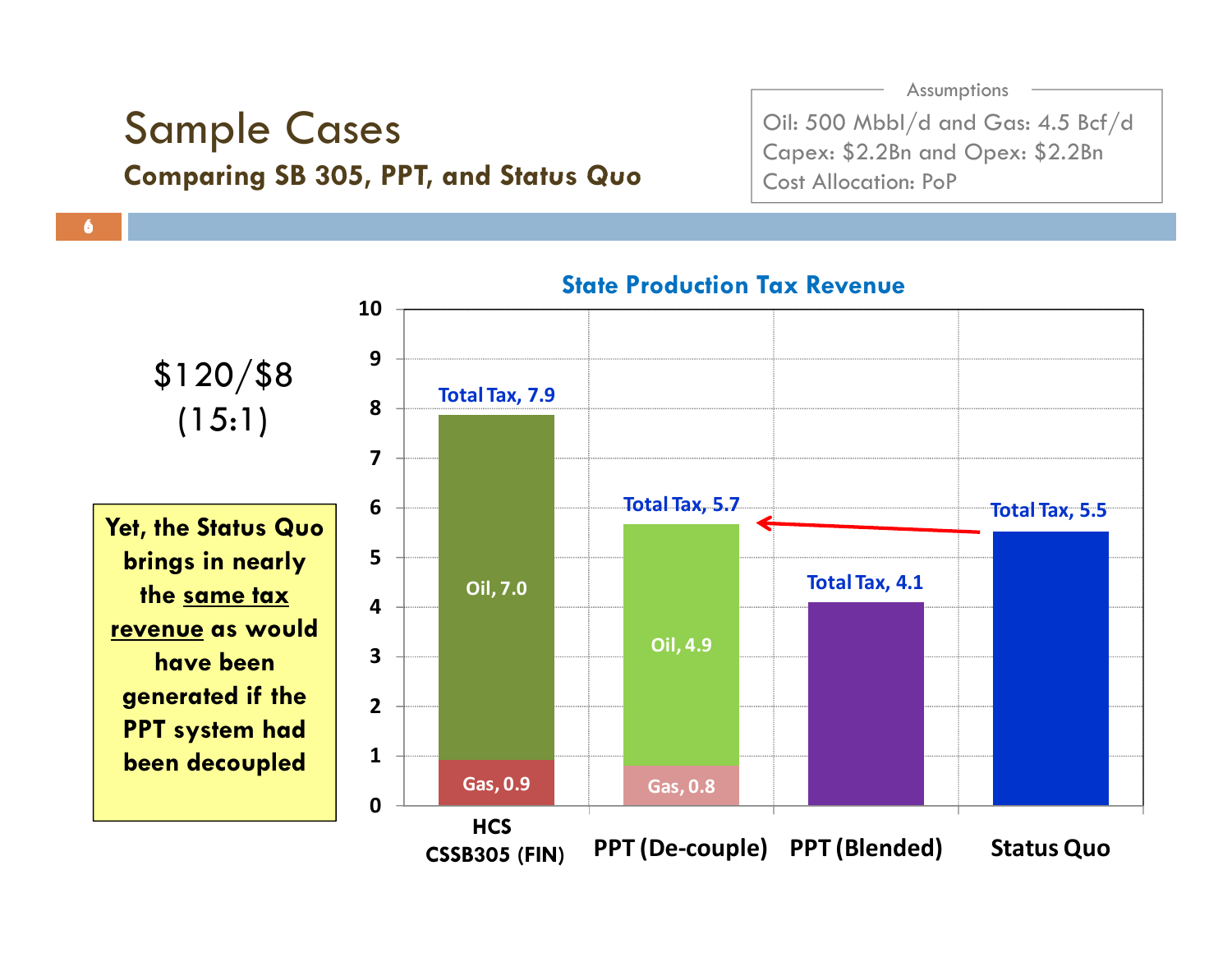### Sample Cases **Comparing SB 305 PPT and Status Quo 305, PPT,**

**7**

Assumptions

Oil: 500 Mbbl/d and Gas: 4.5 Bcf/d Capex: \$2.2Bn and Opex: \$2.2Bn

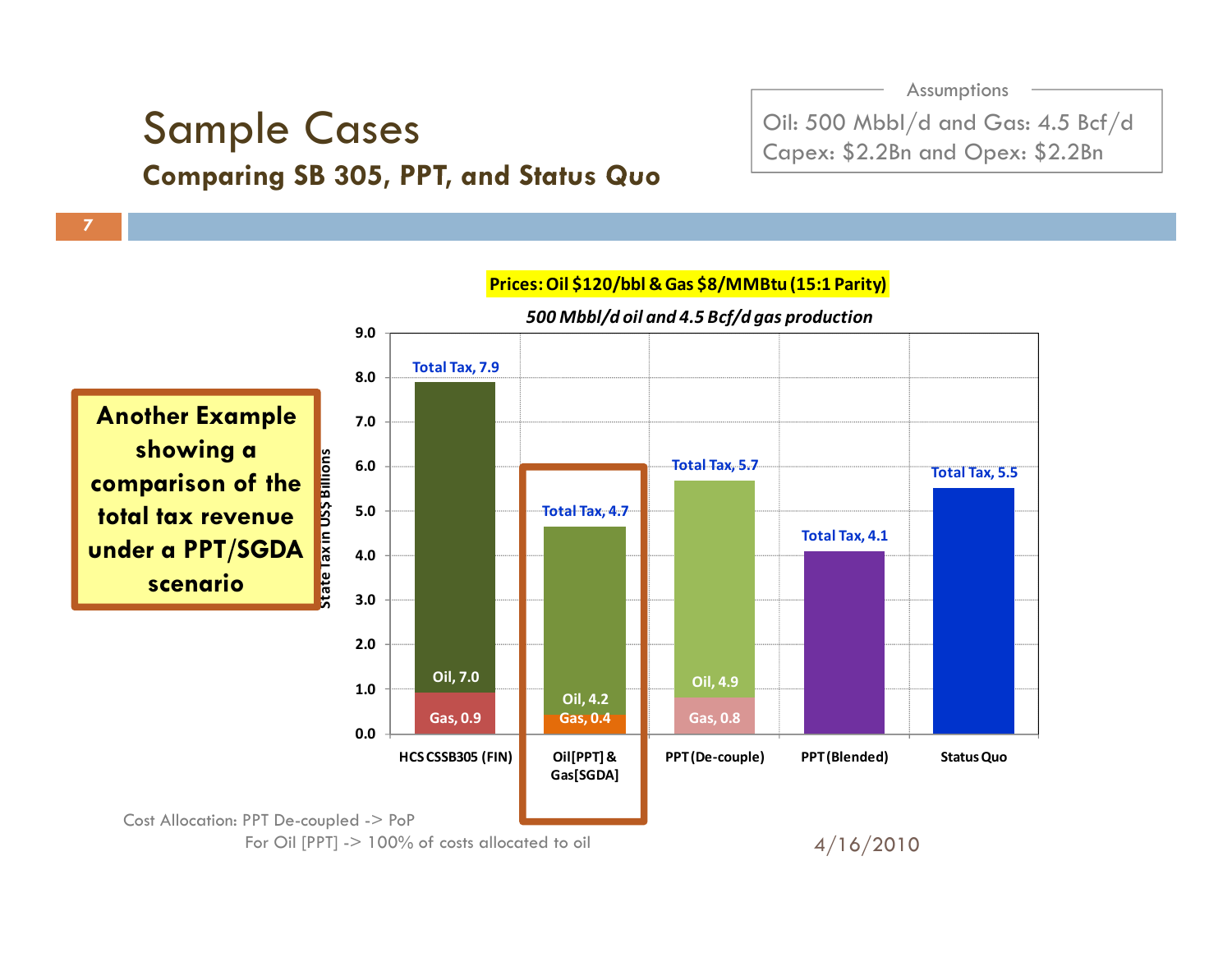# At nearly all cases less than14:1 parity, Status Quo (combined) brings in **more** revenue than

**8**

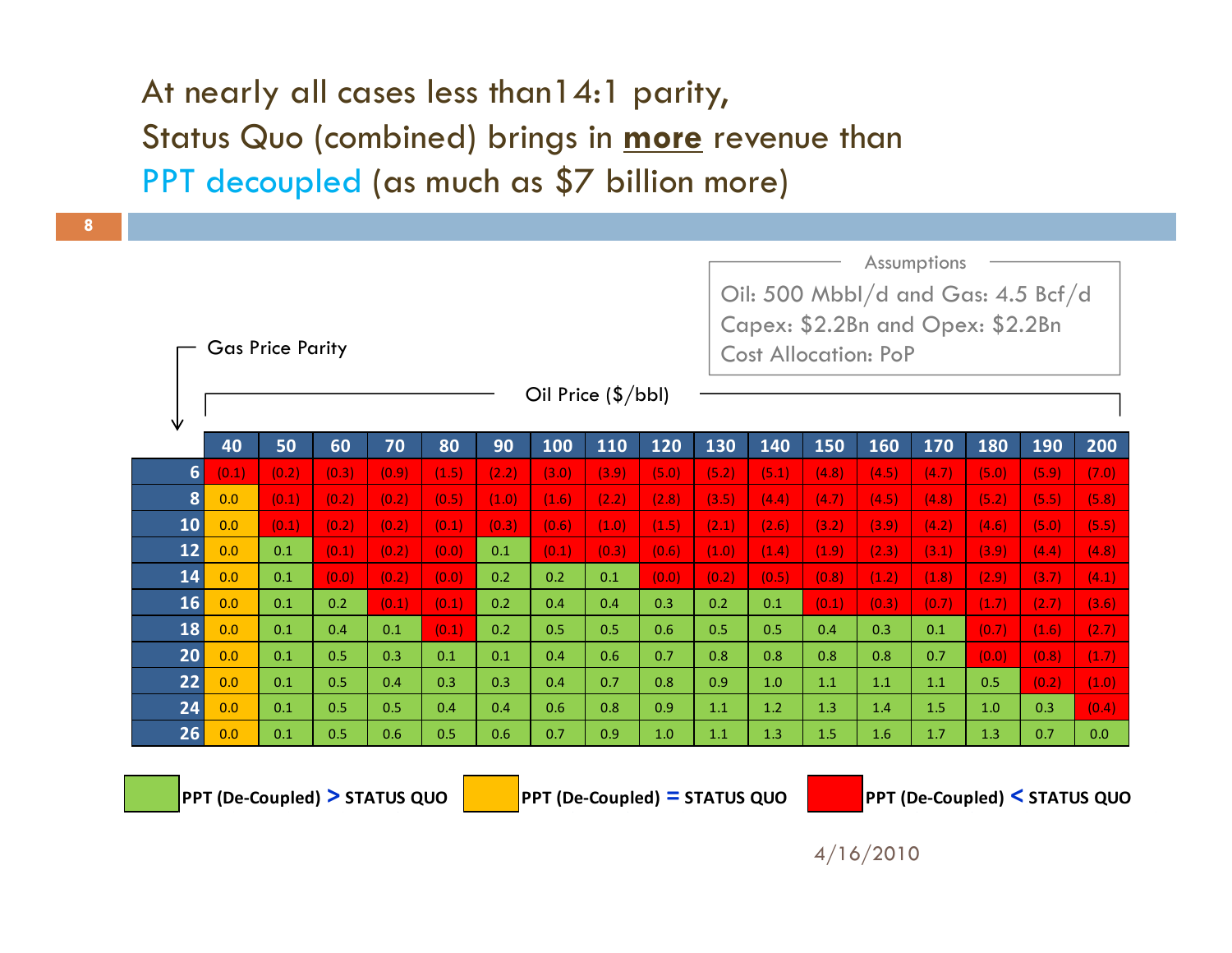# At nearly all cases less than16:1 parity, Status Quo (combined) brings in **more** revenue than

**9**

|                | Oil PPT & Gas [SGDA] (as much as \$23 billion more)                                                              |        |        |        |        |        |        |                         |         |                      |         |        |        |                                                   |        |                                                             |         |
|----------------|------------------------------------------------------------------------------------------------------------------|--------|--------|--------|--------|--------|--------|-------------------------|---------|----------------------|---------|--------|--------|---------------------------------------------------|--------|-------------------------------------------------------------|---------|
|                |                                                                                                                  |        |        |        |        |        |        |                         |         |                      |         |        |        |                                                   |        |                                                             |         |
|                | Assumptions<br>Oil: 500 Mbbl/d and Gas: 4.5 Bcf/d<br>Capex: \$2.2Bn and Opex: \$2.2Bn<br><b>Gas Price Parity</b> |        |        |        |        |        |        |                         |         |                      |         |        |        |                                                   |        |                                                             |         |
| ₩              | Oil Price (\$/bbl)                                                                                               |        |        |        |        |        |        |                         |         |                      |         |        |        |                                                   |        |                                                             |         |
|                | 40                                                                                                               | 50     | 60     | 70     | 80     | 90     | 100    | 110                     | 120     | 130                  | 140     | 150    | 160    | 170                                               | 180    | 190                                                         | 200     |
| 6 <sup>1</sup> | (0.31)                                                                                                           | (0.97) | (1.41) | (2.49) | (3.78) | (5.25) | (6.96) | (8.90)                  | (11.09) | (12.60)              | (13.85) |        |        | $(15.11)$ $(16.37)$ $(17.62)$ $(19.22)$ $(21.13)$ |        |                                                             | (23.11) |
| 8              | 0.06                                                                                                             | (0.48) | (0.81) | (1.15) | (1.87) | (2.70) | (3.69) | (4.82)                  | (6.11)  | (7.54)               | (9.13)  |        |        |                                                   |        | $(10.26)$ $(11.02)$ $(11.75)$ $(12.81)$ $(14.14)$ $(15.54)$ |         |
| 10             | 0.00                                                                                                             | (0.18) | (0.46) | (0.73) | (0.95) | (1.46) | (2.07) | (2.79)                  | (3.61)  | (4.54)               | (5.57)  | (6.71) | (7.95) | (8.48)                                            | (9.24) | (10.27) (11.34)                                             |         |
| 12             | 0.00                                                                                                             | 0.07   | (0.22) | (0.46) | (0.59) | (0.74) | (1.14) | (1.61)                  | (2.16)  | (2.78)               | (3.48)  | (4.26) | (5.11) | (6.05)                                            | (6.98) | (7.81)                                                      | (8.68)  |
| 14             | 0.00                                                                                                             | 0.13   | (0.02) | (0.26) | (0.36) | (0.32) | (0.54) | (0.85)                  | (1.22)  | (1.64)               | (2.13)  | (2.67) | (3.27) | (3.93)                                            | (4.99) | (6.12)                                                      | (6.86)  |
| 16             | 0.00                                                                                                             | 0.13   | 0.20   | (0.09) | (0.19) | (0.13) | (0.13) | (0.33)                  | (0.57)  | (0.86)               | (1.19)  | (1.56) | (1.98) | (2.45)                                            | (3.30) | (4.51)                                                      | (5.53)  |
| 18             | 0.00                                                                                                             | 0.13   | 0.38   | 0.11   | (0.05) | 0.01   | 0.16   | 0.05                    | (0.10)  | (0.28)               | (0.50)  | (0.75) | (1.04) | (1.36)                                            | (2.07) | (3.11)                                                      | (4.26)  |
| 20             | 0.00                                                                                                             | 0.13   | 0.49   | 0.27   | 0.13   | 0.13   | 0.30   | 0.33                    | 0.26    | 0.15                 | 0.02    | (0.14) | (0.32) | (0.54)                                            | (1.13) | (2.04)                                                      | (3.07)  |
| 22             | 0.00                                                                                                             | 0.13   | 0.49   | 0.40   | 0.28   | 0.30   | 0.41   | 0.56                    | 0.54    | 0.49                 | 0.43    | 0.34   | 0.24   | 0.11                                              | (0.39) | (1.21)                                                      | (2.13)  |
| 24             | 0.00                                                                                                             | 0.13   | 0.49   | 0.51   | 0.40   | 0.44   | 0.56   | 0.73                    | 0.76    | 0.77                 | 0.76    | 0.73   | 0.69   | 0.63                                              | 0.21   | (0.53)                                                      | (1.37)  |
| 26             | 0.00                                                                                                             | 0.13   | 0.49   | 0.60   | 0.51   | 0.56   | 0.69   | 0.90                    | 0.94    | 0.99                 | 1.03    | 1.05   | 1.06   | 1.06                                              | 0.70   | 0.02                                                        | (0.74)  |
|                | Oil [PPT]<br><b>Status</b><br>Gas [SGDA]<br>Quo                                                                  |        |        |        |        |        |        | Oil [PPT]<br>Gas [SGDA] |         | <b>Status</b><br>Quo |         |        |        | Oil [PPT]<br>Gas [SGDA]                           |        | <b>Status</b><br>Quo                                        |         |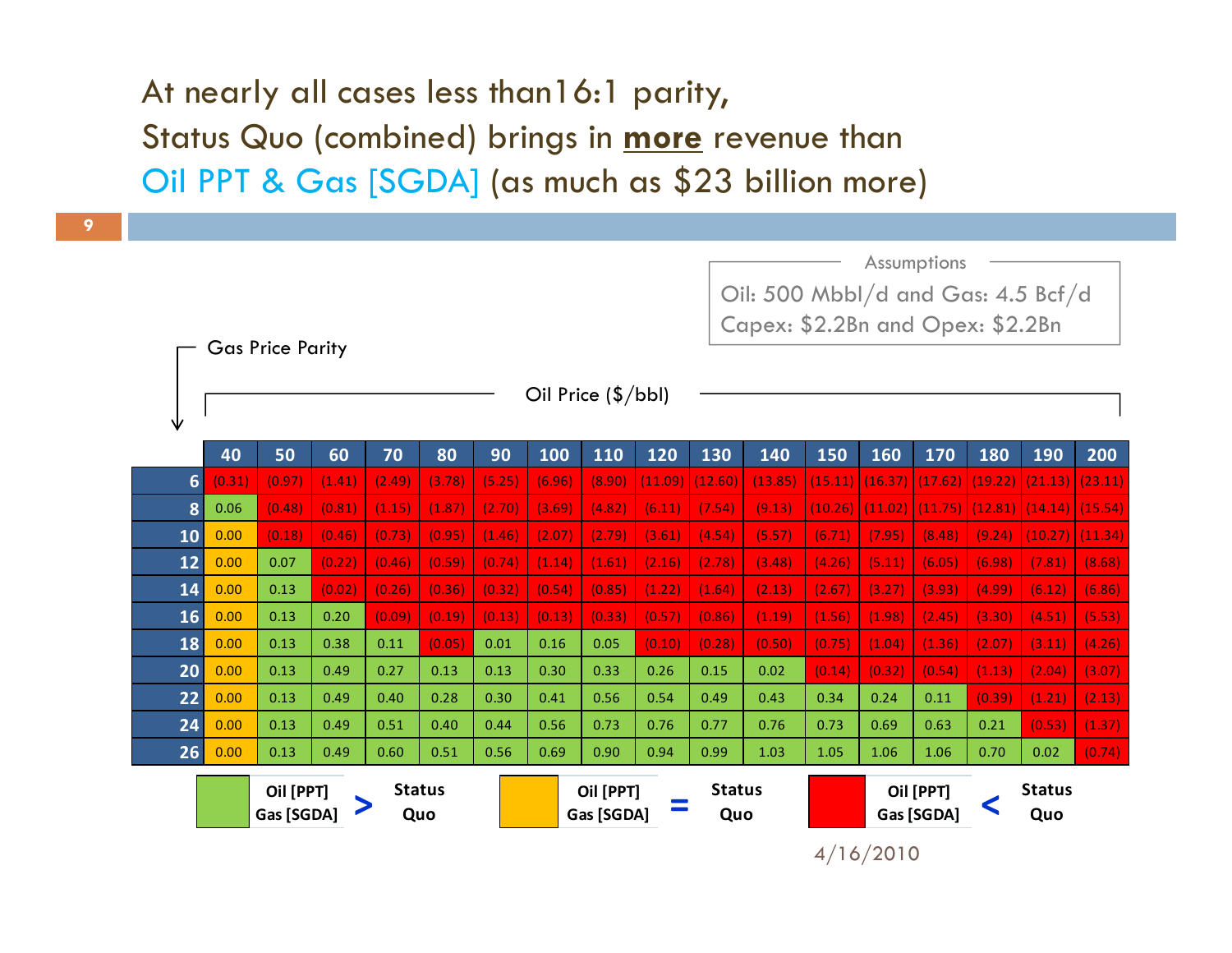### **What is the "Problem" Being Solved by SB305?**

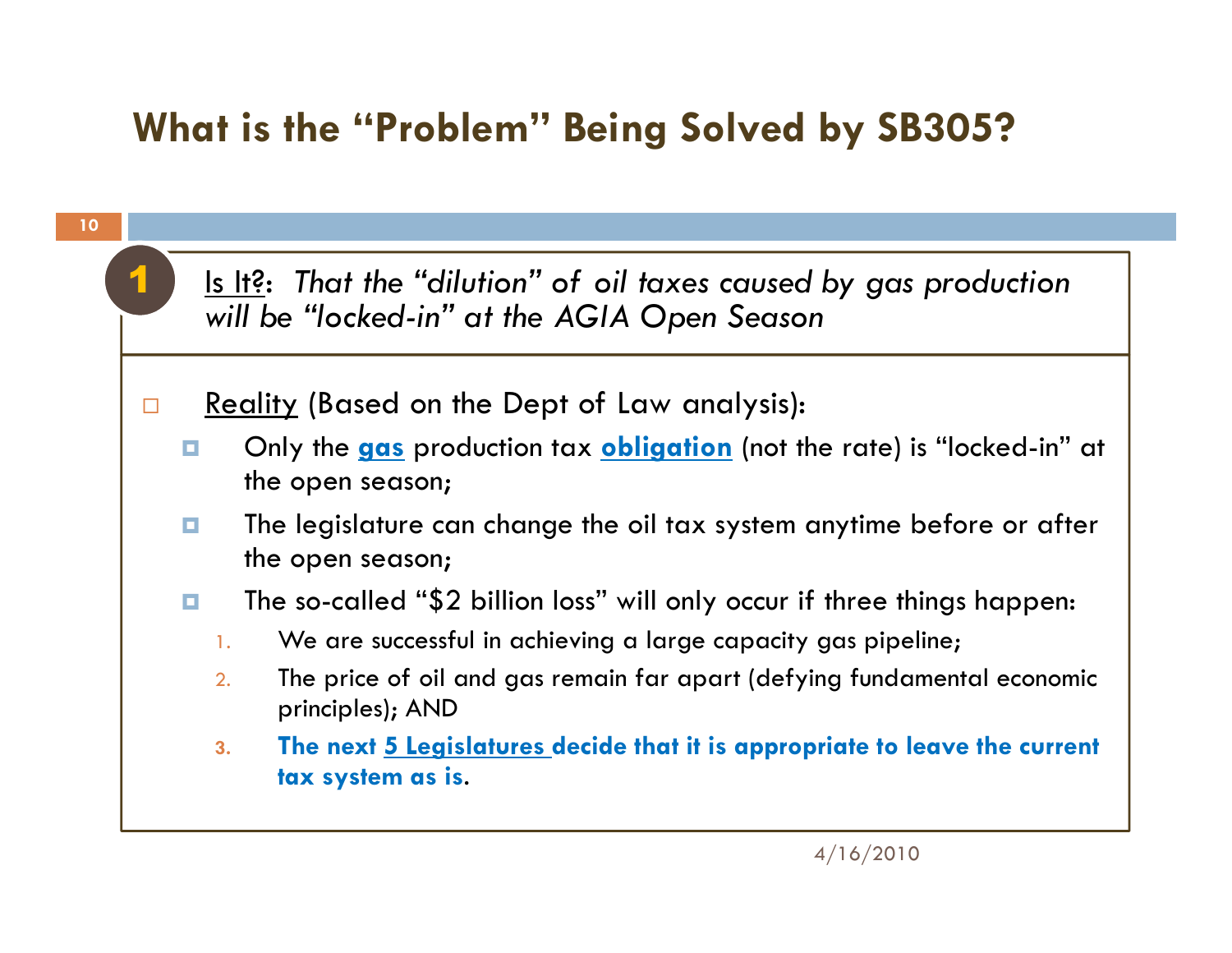### **What is the "Problem" Being Solved by SB305?**

**11**

2F

1 Is It?: That <u>any</u> "dilution" of oil taxes caused by mixing in a lower *value hydrocarbon is an unacceptable "loss" of oil tax revenue?*

#### □ Response:

- о Should the Legislature react similarly when a large volume heavy oil project is proposed?
	- It will have the same dynamic; highly profitable sweet crude will be diluted, thus reducing its profitability and its progressivity tax rate
	- State will "lose" oil tax revenue due to the introduction of heavy oil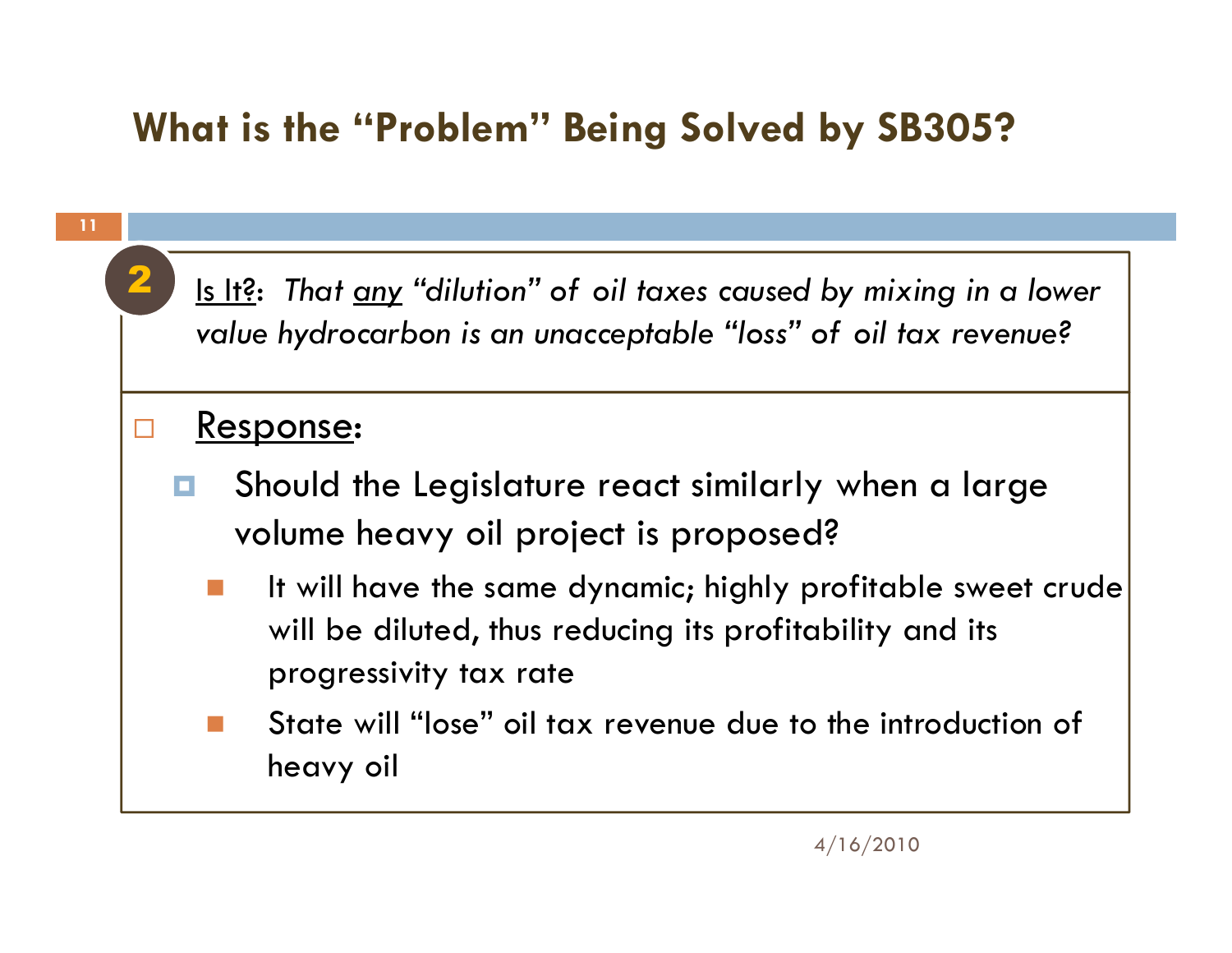### **What is the "Problem" Being Solved by SB305?**

**12**

3

 *Is It?: That under the status quo at high oil/gas price parity the : quo, parity, state is at risk of seeing a reduction of overall production tax revenue when they "flip the gas switch"?*

#### $\Box$ Response:

- O. Legislature has 10 years to decide if it wants to take on that risk in exchange for a gasline;
- o. If it is not an acceptable risk, then there are a number of alternative options (including decoupling) that could be carefully considered.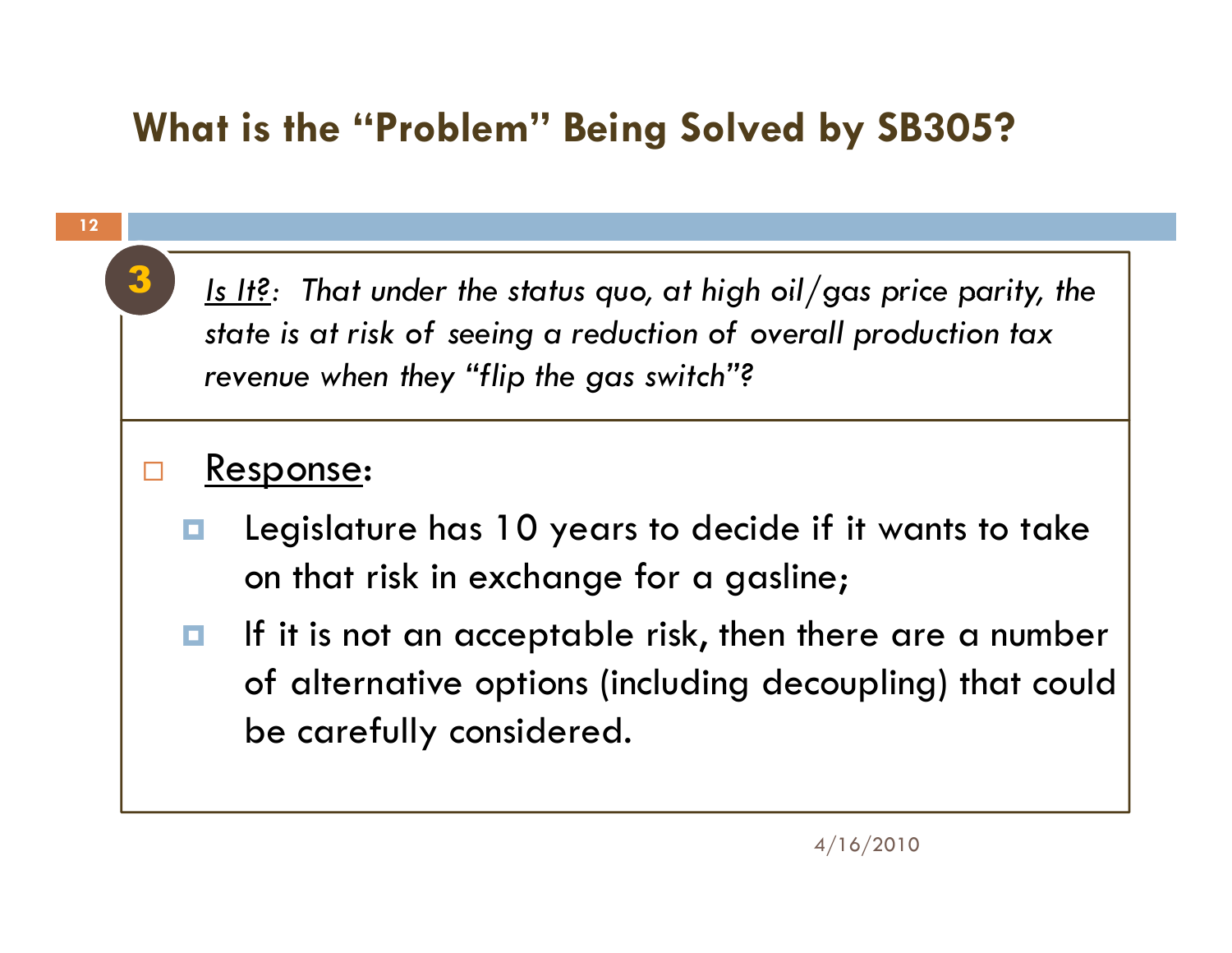### **One Alternative Approach To Address the Revenue "Loss when you Flip the Gas Switch " "Flip "**

 $\Box$  $\Box$  Establish in the current tax system a **minimum tax** equal to a separate oil tax (i.e. The combined tax cannot be lower than what the separate oil tax would be).

- $\Box$  Preserves the economic incentive nature of the current system, while protecting the state's downside risk in the case of high price parity;
- O. Does not require significant structural changes to the current system, such as cost allocation.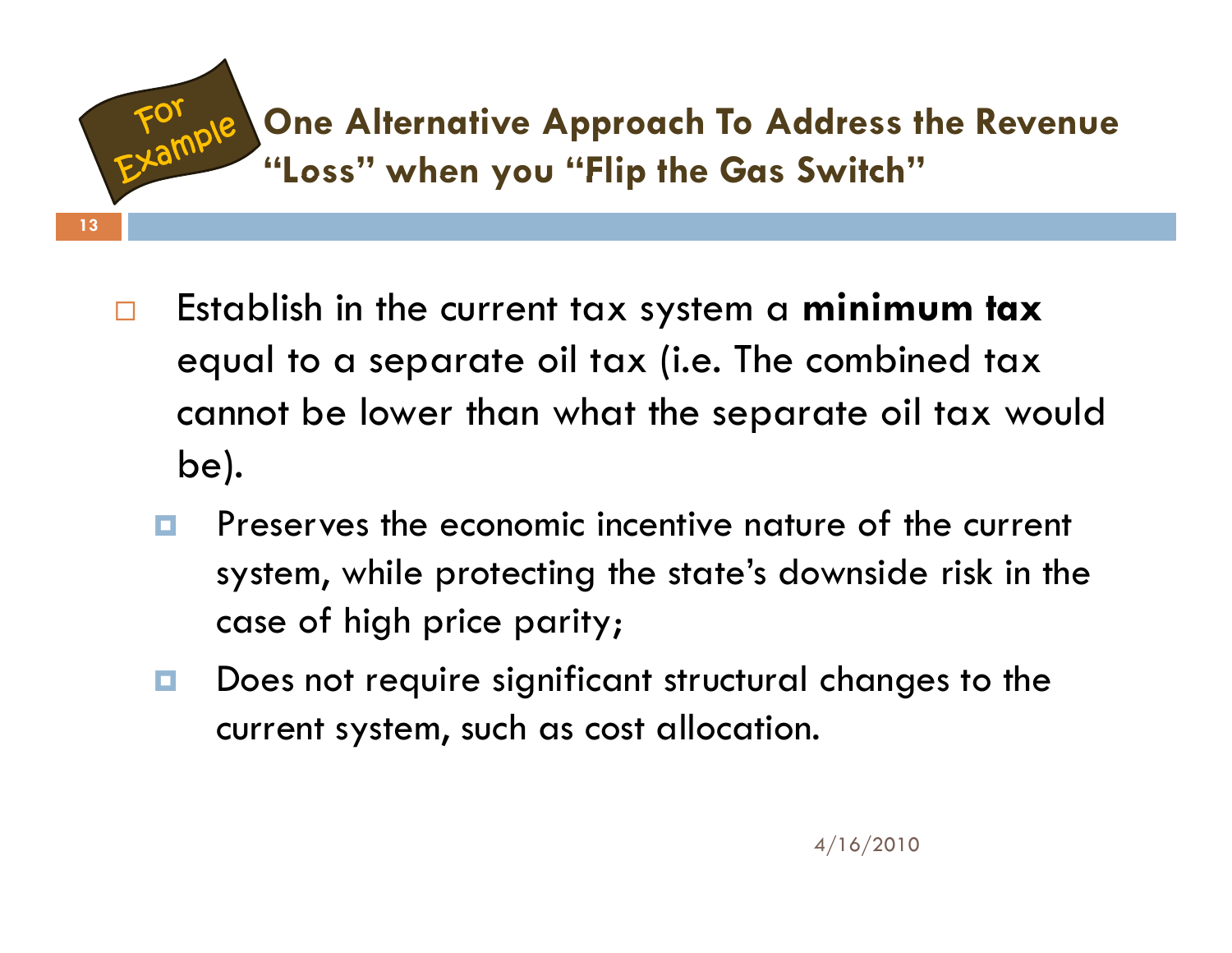### **Closing Observations**

**14**

**Q** Passing such a large tax increase just before our two upcoming open seasons sends a confusing message about the state's desire for a gasline

□ SB 305 locks in a <u>lower</u> gas production tax obligation, thus reducing the state's negotiating flexibility

□ SB305 could be passed <u>after</u> the open season without legal restriction or economic limitation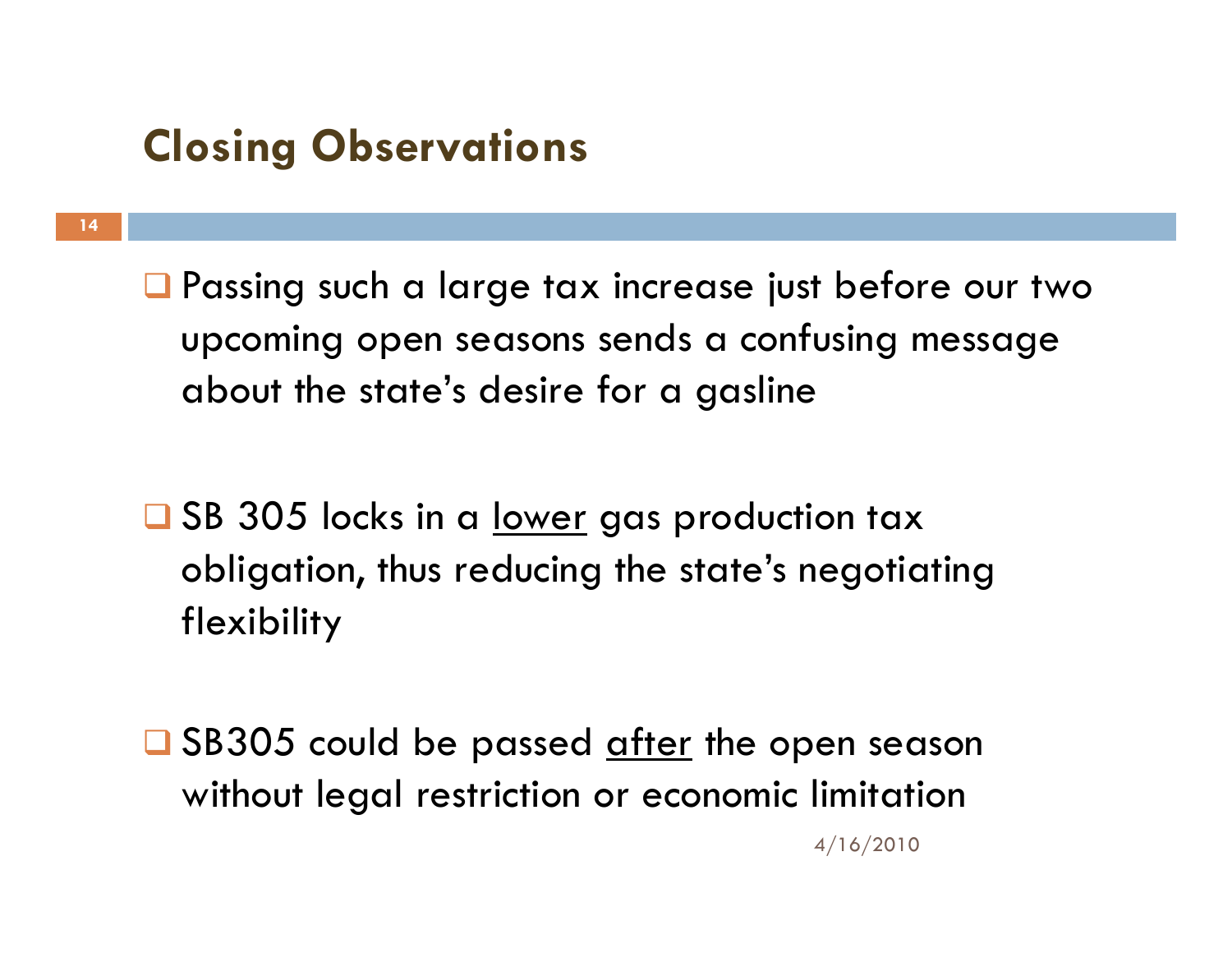#### **15Back-up Materials**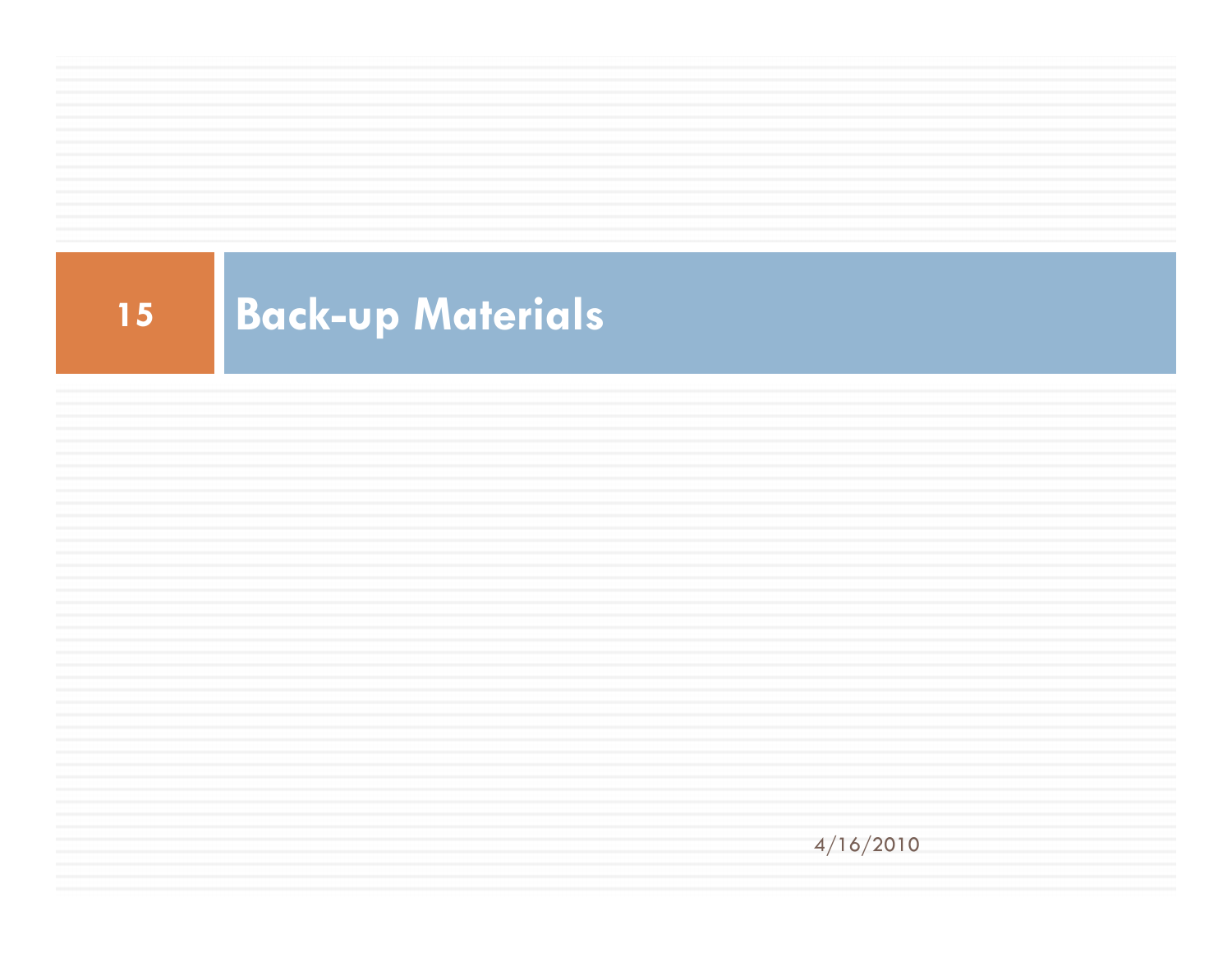## **Robust Economic Modeling of SB 305**

- $\Box$  $\Box$  The "\$2 billion loss" argument is based on a narrow window of possible oil to gas price relationships (i.e. 15:1);
	- . To be prudent, you need to analyze a wide range of potential oil prices and oil to gas price relationships.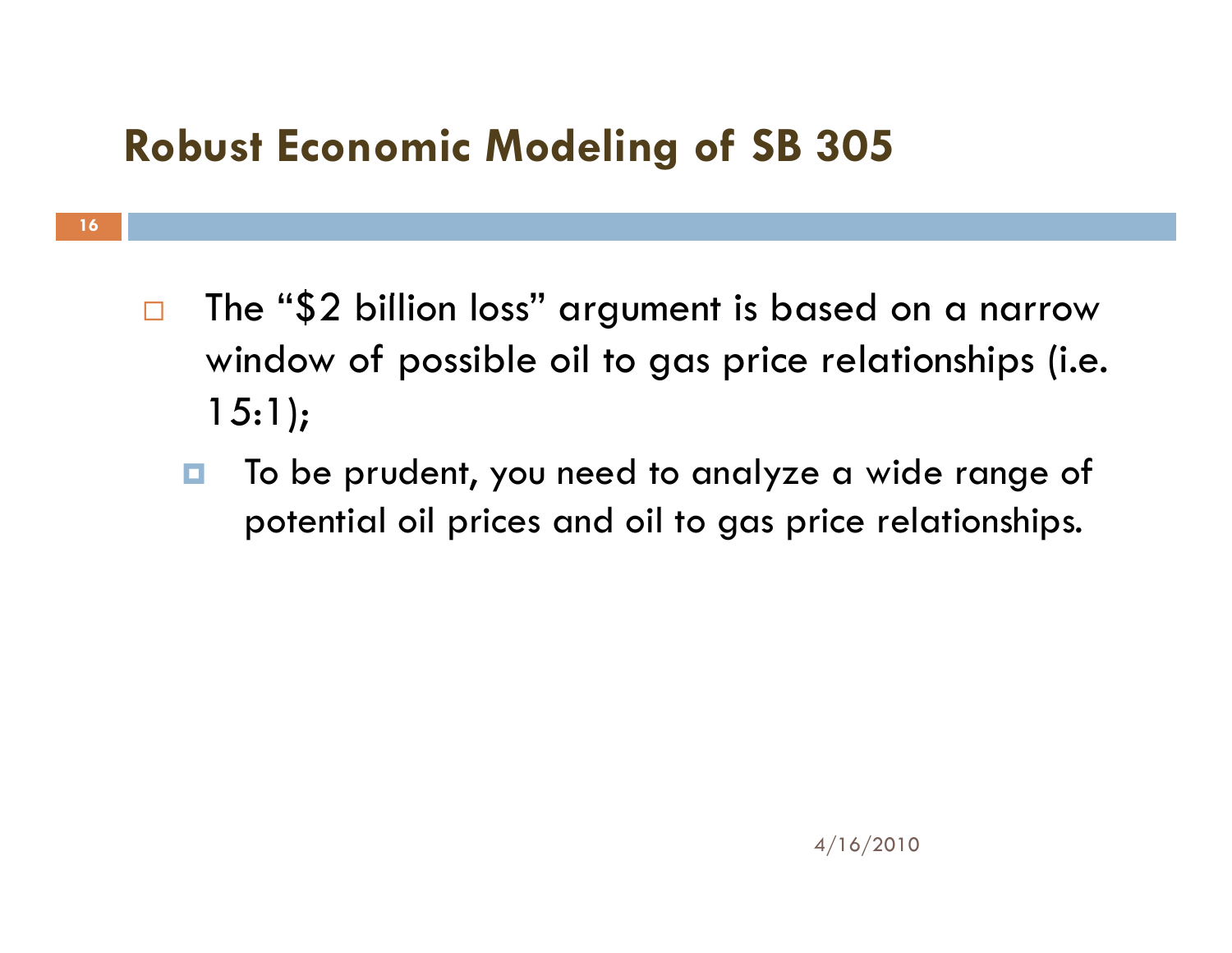#### **17Modeling SB 305**

Oil Price Range 40 to 200 \$/bbl Gas Price Parity Range 6 to 26

Oil Production 500 Mbbl/d

Gas Production 4.5 Bcf/d

Total OPEX \$ 2.2 Billions

Total CAPEX \$2.2 Billions

Costs allocated on the basis of the proportion of the gross value at the point of production (PoP basis).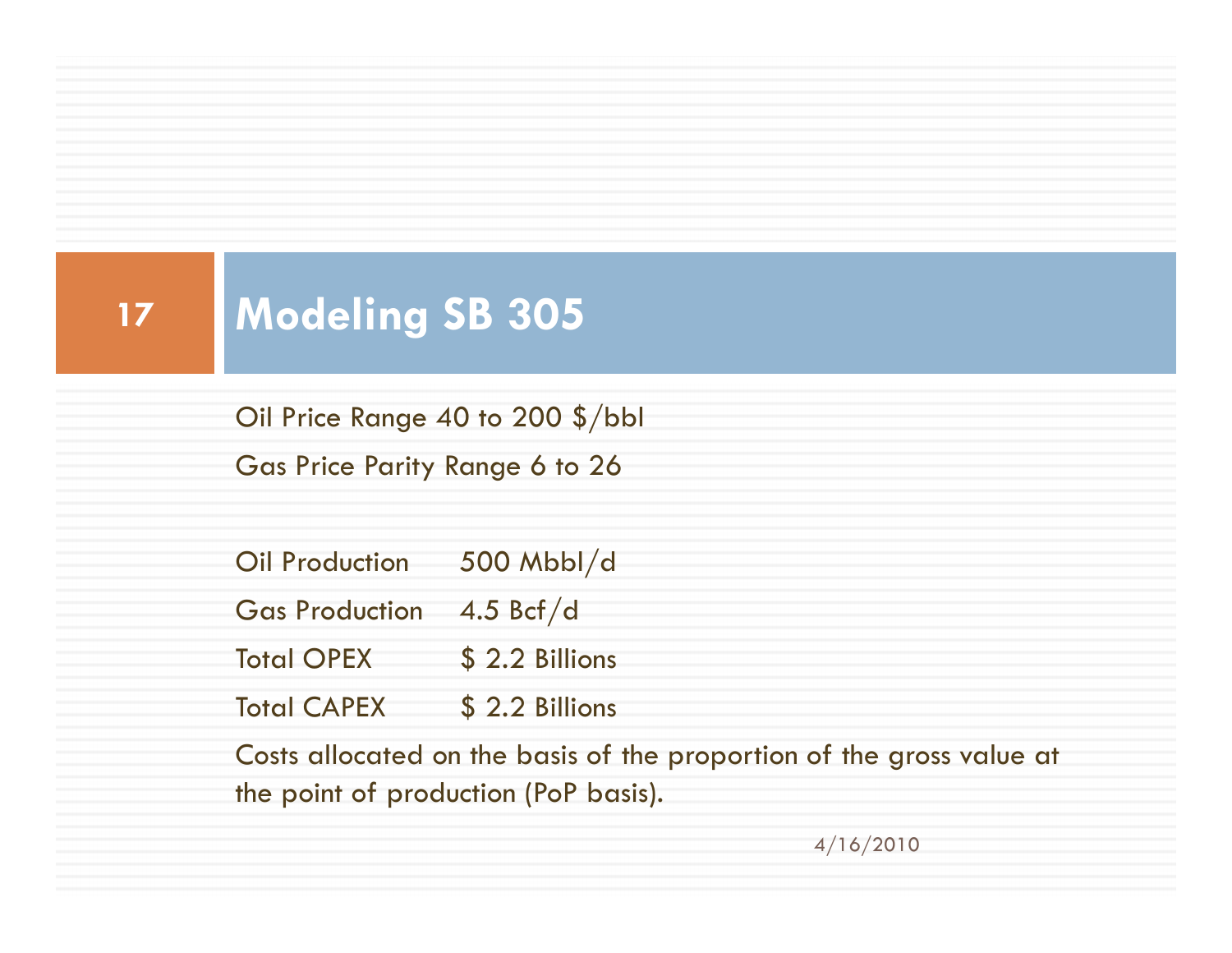#### **In All of the Cases Run:**

**Oil Taxes after SB 305 are greater than or equal to the Status Quo** 

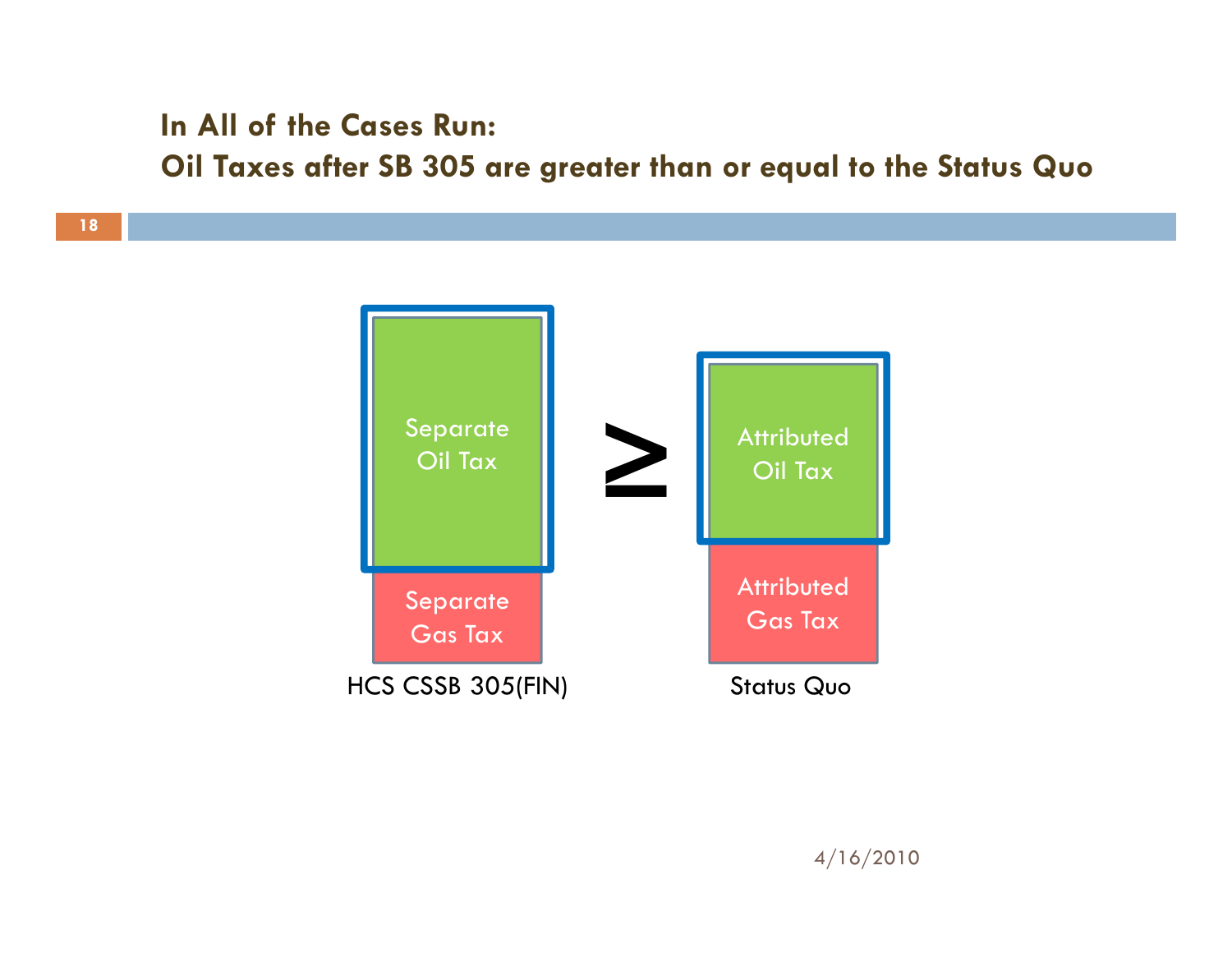### **In over 90% of the Cases Run: Overall Oil and Gas Taxes after SB 305 are greater than the Status Q uo**

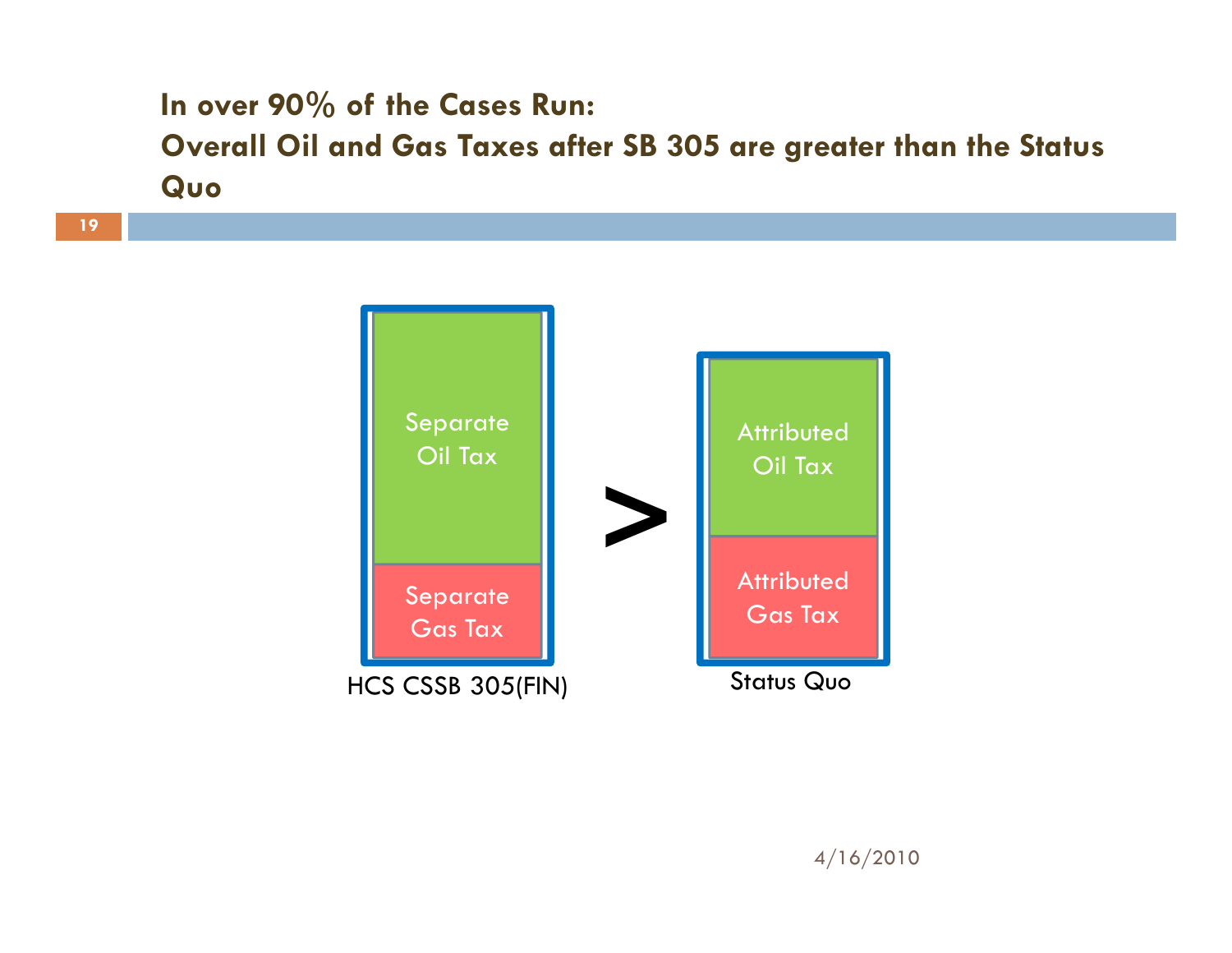# Sample Cases

**Comparing SB305 and Status Quo p g Total Tax Revenue, and Gas Tax Obligations** Assumptions

Oil: 500 Mbbl/d and Gas: 4.5 Bcf/d Capex: \$2.2Bn and Opex: \$2.2Bn Cost Allocation: PoP

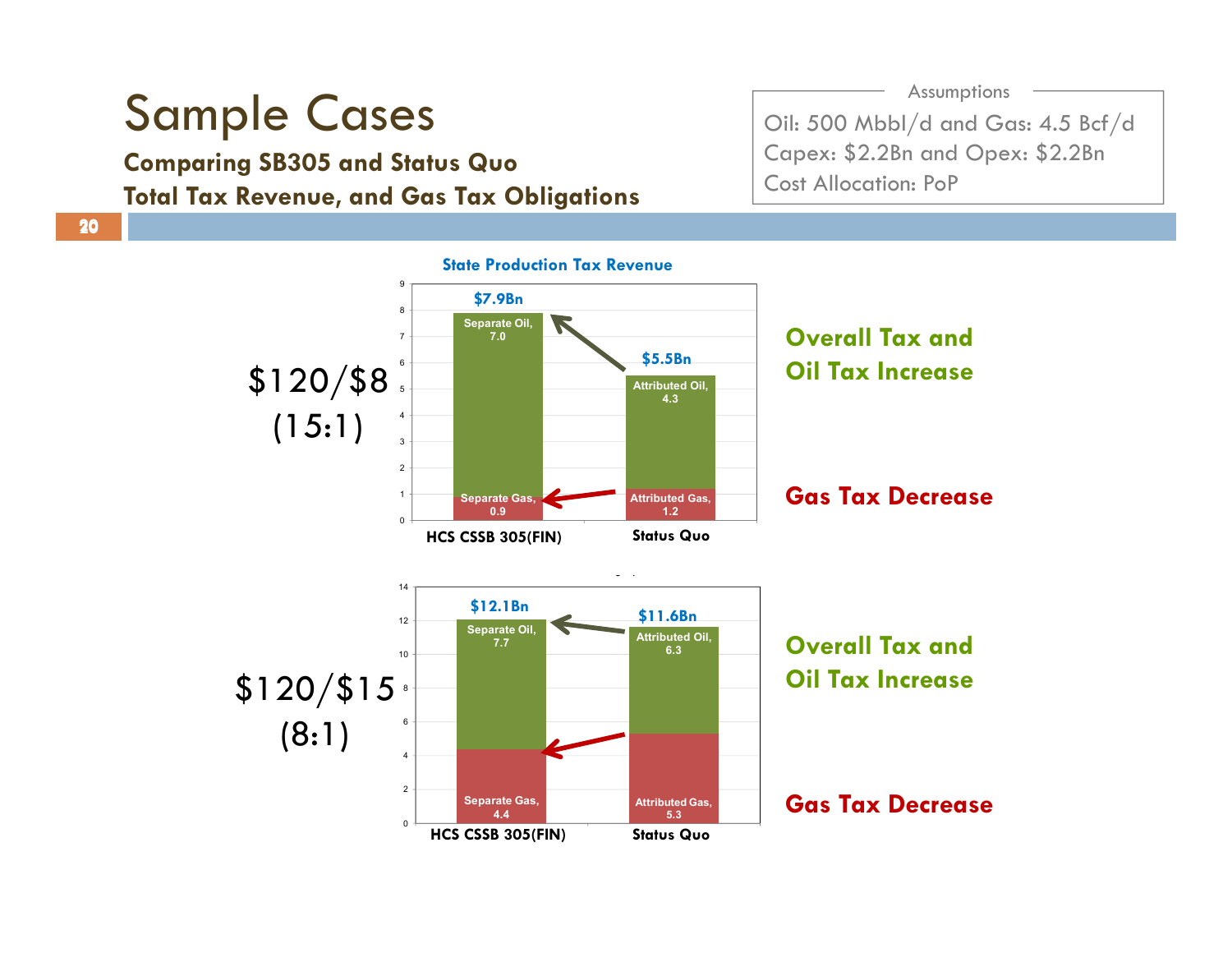## **Gas Tax** HCS CSSB305 (FIN) less Status Quo\*

**21**

Assumptions Oil: 500 Mbbl/d and Gas: 4.5 Bcf/d 4.5 Capex: \$2.2Bn and Opex: \$2.2Bn Gas Price Parity Cost Allocation: PoPOil Price (\$/bbl) 业 40 50 60 70 80 90 100 110 120 130 140 150 160 170 180 190 200 **6** 0.0 0.0 (0.0) (0.2) (0.3) (0.4) (0.4) (0.5) (0.6) (0.2) (0.2) (0.2) (0.2) (0.2) (0.3) (0.3) (0.3) **8** 0.0 0.0 0.0 0.0 (0.2) (0.4) (0.6) (0.7) (0.9) (1.1) (1.3) (1.2) (0.9) (0.6) (0.6) (0.6) (0.7) **10** 0.0 0.0 0.0 0.0 (0.0) (0.2) (0.4) (0.7) (0.8) (1.1) (1.3) (1.5) (1.8) (1.7) (1.6) (1.4) (1.2) **12** 0.0 0.0 0.0 0.0 0.0 (0.0) (0.2) (0.4) (0.6) (0.9) (1.1) (1.3) (1.6) (1.9) (2.0) (2.0) (1.9) **14** $\bf{4}$   $\bf{0.0}$   $\bf{0.0}$   $\bf{0.0}$   $\bf{0.0}$   $\bf{0.0}$   $\bf{0.0}$   $\bf{0.0}$   $\bf{0.1}$   $\bf{0.2}$   $\bf{0.3}$   $\bf{0.4}$   $\bf{0.6}$   $\bf{0.6}$   $\bf{0.9}$   $\bf{0.9}$   $\bf{0.1}$   $\bf{1.1}$   $\bf{1.4}$   $\bf{1.4}$   $\bf{1.6}$   $\bf{1.6}$   $\bf{$ **16** 0.0 0.0 0.0 0.0 0.0 0.0 (0.0) (0.1) (0.2) (0.4) (0.6) (0.8) (1.1) (1.4) (1.6) (1.9) (2.1) **18** 0.0 0.0 0.0 0.0 0.0 0.0 (0.0) (0.0) (0.1) (0.2) (0.4) (0.6) (0.8) (1.0) (1.3) (1.6) (1.9) **20** 0.0 0.0 0.0 0.0 0.0 0.0 0.0 ( ) 0.0 ( ) 0.1 ( ) 0.1 ( ) 0.3 ( ) 0.4 ( ) 0.6 ( ) 0.8 ( ) 1.0 ( ) 1.3 ( ) 1.6 **22** 0.0 0.0 0.0 0.0 0.0 0.0 0.0 (0.0) (0.0) (0.1) (0.2) (0.3) (0.4) (0.6) (0.8) (1.0) (1.2) **24** $\bf{4}$  0.0  $\bf{1}$  0.0  $\bf{1}$  0.0  $\bf{1}$  0.0  $\bf{1}$  0.0  $\bf{1}$  0.0  $\bf{1}$  (0.0)  $\bf{1}$  (0.0)  $\bf{1}$  (0.1)  $\bf{1}$  (0.2)  $\bf{1}$  (0.4)  $\bf{1}$  (0.6)  $\bf{1}$  (0.8)  $\bf{1}$  (1.0) **26** 0.0 0.0 0.0 0.0 0.0 0.0 0.0 0.0 (0.0) (0.0) (0.1) (0.1) (0.2) (0.3) (0.4) (0.6) (0.8) **CSSB305** (FIN) > STATUS QUO **(FIN) > STATUS QUO <sup>0</sup> <sup>0</sup> CSSB305 (FIN) <sup>=</sup> STATUS QUO CSSB305 (FIN) < STATUS QUO**

\*Gas Tax under the Status Quo equals Attributed Gas Tax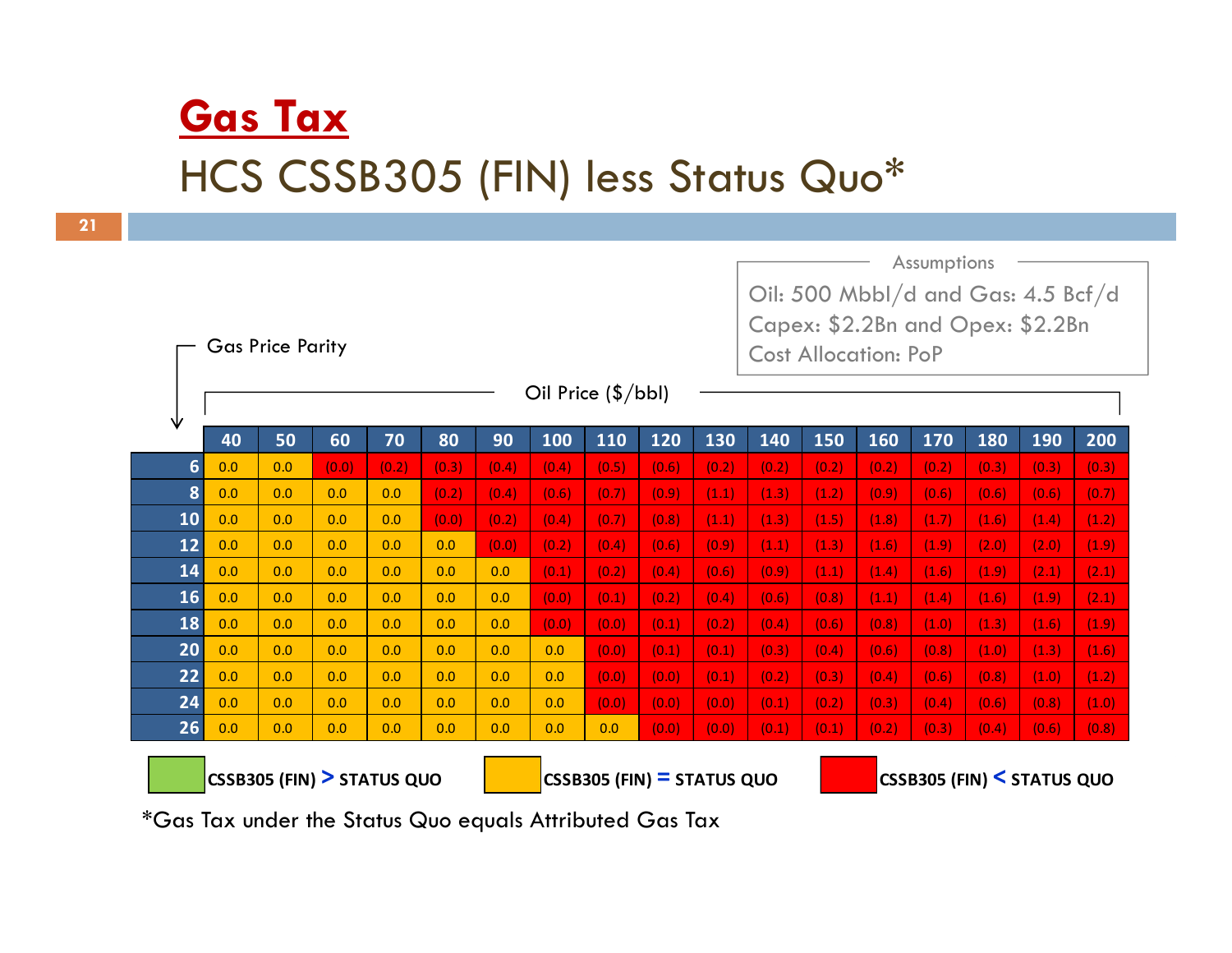## **Oil Tax** HCS CSSB305 (FIN) less Status Quo\*

**22**

|                                      |     |     |     |     |     |     | Assumptions                        |                              |     |     |     |                             |     |                                  |     |     |     |  |  |  |  |  |
|--------------------------------------|-----|-----|-----|-----|-----|-----|------------------------------------|------------------------------|-----|-----|-----|-----------------------------|-----|----------------------------------|-----|-----|-----|--|--|--|--|--|
|                                      |     |     |     |     |     |     | Oil: 500 Mbbl/d and Gas: 4.5 Bcf/d |                              |     |     |     |                             |     |                                  |     |     |     |  |  |  |  |  |
|                                      |     |     |     |     |     |     |                                    |                              |     |     |     |                             |     | Capex: \$2.2Bn and Opex: \$2.2Bn |     |     |     |  |  |  |  |  |
| <b>Gas Price Parity</b>              |     |     |     |     |     |     |                                    |                              |     |     |     | <b>Cost Allocation: PoP</b> |     |                                  |     |     |     |  |  |  |  |  |
| Oil Price $(\frac{5}{bb}I)$          |     |     |     |     |     |     |                                    |                              |     |     |     |                             |     |                                  |     |     |     |  |  |  |  |  |
| V                                    |     |     |     |     |     |     |                                    |                              |     |     |     |                             |     |                                  |     |     |     |  |  |  |  |  |
|                                      | 40  | 50  | 60  | 70  | 80  | 90  | 100                                | 110                          | 120 | 130 | 140 | 150                         | 160 | 170                              | 180 | 190 | 200 |  |  |  |  |  |
| $6\phantom{1}$                       | 0.0 | 0.0 | 0.2 | 0.3 | 0.4 | 0.5 | 0.5                                | 0.6                          | 0.3 | 0.2 | 0.2 | 0.2                         | 0.3 | 0.3                              | 0.3 | 0.3 | 0.3 |  |  |  |  |  |
| 8                                    | 0.0 | 0.0 | 0.1 | 0.5 | 0.7 | 0.9 | 1.1                                | 1.4                          | 1.4 | 1.1 | 0.8 | 0.6                         | 0.7 | 0.8                              | 0.9 | 1.0 | 1.1 |  |  |  |  |  |
| 10                                   | 0.0 | 0.0 | 0.0 | 0.4 | 0.8 | 1.1 | 1.4                                | 1.8                          | 2.0 | 1.8 | 1.6 | 1.4                         | 1.0 | 1.1                              | 1.3 | 1.4 | 1.6 |  |  |  |  |  |
| 12                                   | 0.0 | 0.1 | 0.0 | 0.3 | 0.7 | 1.2 | 1.6                                | 2.0                          | 2.3 | 2.3 | 2.2 | 2.0                         | 1.8 | 1.5                              | 1.5 | 1.7 | 1.8 |  |  |  |  |  |
| 14                                   | 0.0 | 0.2 | 0.1 | 0.2 | 0.6 | 1.2 | 1.6                                | 2.1                          | 2.6 | 2.6 | 2.6 | 2.5                         | 2.4 | 2.2                              | 1.9 | 1.8 | 2.0 |  |  |  |  |  |
| 16                                   | 0.0 | 0.2 | 0.3 | 0.2 | 0.5 | 1.1 | 1.7                                | 2.2                          | 2.7 | 2.8 | 2.8 | 2.8                         | 2.7 | 2.6                              | 2.4 | 2.2 | 2.2 |  |  |  |  |  |
| 18                                   | 0.0 | 0.2 | 0.5 | 0.4 | 0.5 | 1.0 | 1.7                                | 2.2                          | 2.7 | 3.0 | 3.0 | 3.1                         | 3.0 | 3.0                              | 2.8 | 2.7 | 2.5 |  |  |  |  |  |
| 20                                   | 0.0 | 0.2 | 0.6 | 0.5 | 0.7 | 0.9 | 1.6                                | 2.2                          | 2.8 | 3.1 | 3.2 | 3.2                         | 3.3 | 3.2                              | 3.1 | 3.0 | 2.9 |  |  |  |  |  |
| 22                                   | 0.0 | 0.2 | 0.6 | 0.7 | 0.8 | 1.1 | 1.5                                | 2.2                          | 2.8 | 3.2 | 3.3 | 3.4                         | 3.4 | 3.4                              | 3.4 | 3.3 | 3.2 |  |  |  |  |  |
| 24                                   | 0.0 | 0.2 | 0.6 | 0.8 | 0.9 | 1.2 | 1.7                                | 2.2                          | 2.8 | 3.3 | 3.4 | 3.5                         | 3.6 | 3.6                              | 3.6 | 3.5 | 3.4 |  |  |  |  |  |
| 26                                   | 0.0 | 0.2 | 0.6 | 0.9 | 1.1 | 1.4 | 1.8                                | 2.3                          | 2.8 | 3.3 | 3.5 | 3.6                         | 3.7 | 3.8                              | 3.8 | 3.7 | 3.7 |  |  |  |  |  |
| <b>CSSB305 (FIN) &gt; STATUS QUO</b> |     |     |     |     |     |     |                                    | $CSSB305$ (FIN) = STATUS QUO |     |     |     | CSSB305 (FIN) < STATUS QUO  |     |                                  |     |     |     |  |  |  |  |  |

\*Oil Tax under the Status Quo equals Total Tax less attributed gas tax